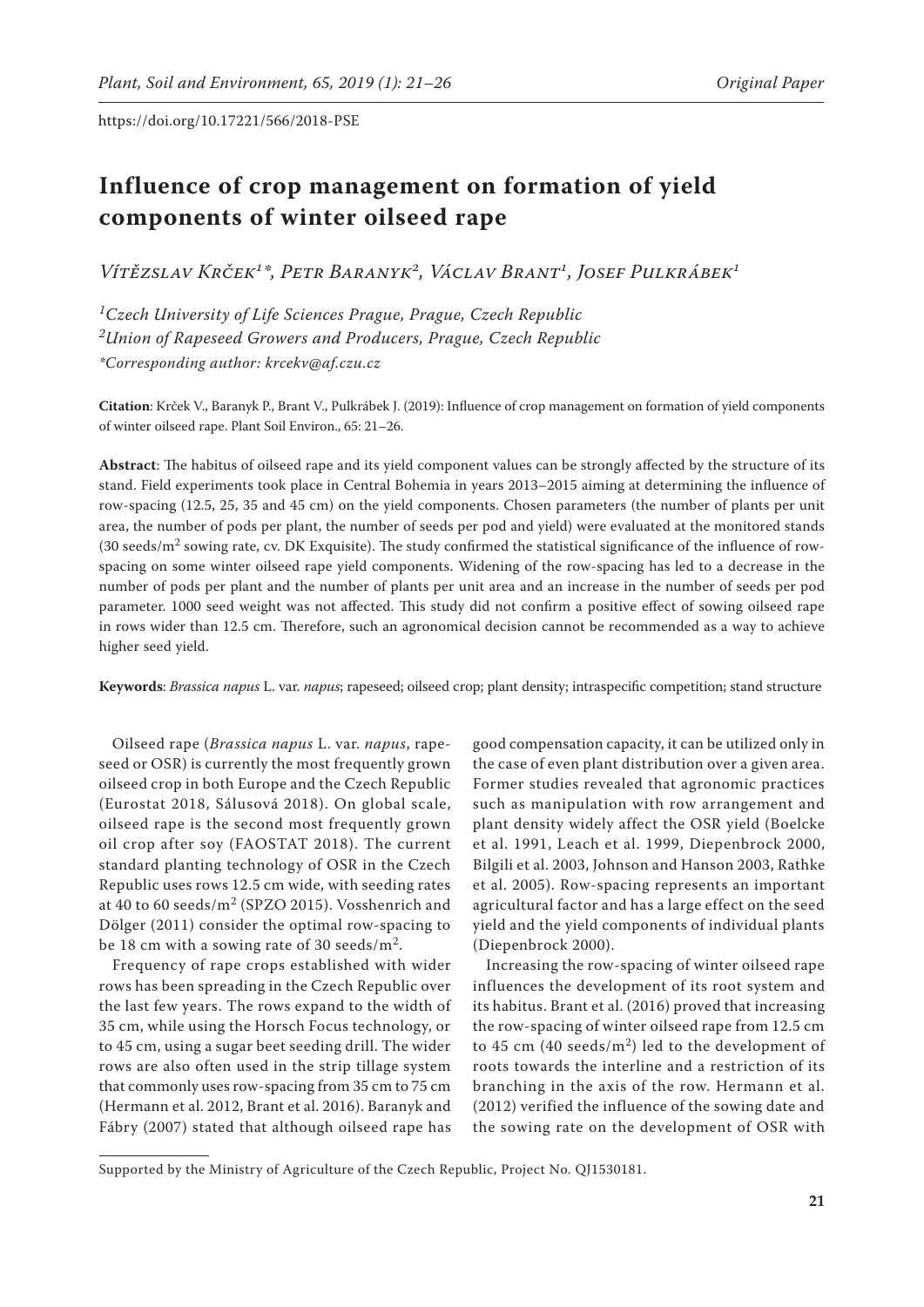rows 37.5 cm wide. In comparison with the sowing rate of 40 and 60 seeds/ $m^2$ , a lower sowing rate (20 seeds/m<sup>2</sup>) with earlier sowing (20<sup>th</sup> August) resulted in deeper root development, better rooting of the upper layer of the soil and more roots growing to the sides of the line. Later sowing  $(16<sup>th</sup> September)$ did not show this trend.

Many studies focusing on the influence of rowspacing on oilseed rape yield formation were conducted. Diepenbrock (2000) lists among the primary yield components of oilseed rape the number of plants per square meter, the number of pods per plant, the number of seeds per pod and 1000 seed weight. According to former studies, different row-spacing highly influences all the given yield components except for the 1000 seed weight (Morrison et al. 1996, Habekotté 1997, Diepenbrock 2000, Ozer 2003). However, previous studies are often inconsistent in their results. Results gained by Różyło and Pałys (2014) showed a declining trend in the seed yield and biomass yield (pods and straw weight) when increasing the row-spacing. Morrison et al. (1990), Ozer (2003), Yazdifar and Valiollah (2009), Uzun et al. (2012) or Wang et al. (2015) observed similar results. Waseem et al. (2014) reached a different conclusion, i.e. that the highest seed yield was achieved with the widest rows (60 cm). The studies by Oad et al. (2001) and Masood et al. (2003) came to similar conclusions. Such diversity in results may arise from soil, seed and climate differences (Uzun 2012). On the other hand, the variability in results induces the necessity to be interested in the topic just on regional level. The main reason for that is the locally limited interest of growers. In different regions farmers should profit from different recommendations.

With regard to inconsistent results of former studies and above mentioned necessity of local verification of possible technologies of establishing oilseed rape crop it was decided to elaborate a study in order to create a recommendation for Czech farmers how to achieve higher seed yield. This study aims to assess to what extent different methods of sowing affect the formation of oilseed rape (*Brassica napus* L. var. *napus*) yield components. More specifically, the main focus is on the relation between width of sowing lines and number of seeds per pod and number of pods per plant.

# **MATERIAL AND METHODS**

**Experimental sites**. Half-operational field experiments were carried out in three consecutive growing seasons (2012/2013, 2013/2014, 2014/2015). Experimental sites were located in Central Bohemia. These locations are situated in an area with sandyloam soils and the climate in this region is classified as mildly warm and relatively dry. The altitude ranges from 300 to 400 m a.s.l. The average temperature is about 8°C and the average precipitation is 480 mm. Balanced fields were selected to secure similar field conditions for all plots on the basis of regularly conducted soil sampling. As a previous crop spring barley was used in all three years. Table 1 documents the GPS position of the experimental fields, the dates of sowing of oilseed rape in the evaluated years and basic chemical properties of the soil.

**Experimental design**. Basic tillage and preparation for sowing were identical for all the experimental treatments in all evaluated years. After finishing harvest of the previous crop, minimal tillage was done into depth of 12 cm and subsequently repeated into the depth of 20 cm. A comparison of the treatments tested in this study can be found in Table 2. Four different row widths were used, i.e. 12.5, 25, 35 and 45 cm. The treatment with row-spacing of 12.5 cm represents a control variant, because that is most

| Number and indication    | Position             | Date of    |     |         | К   |
|--------------------------|----------------------|------------|-----|---------|-----|
| of the experimental site | (GPS coordinates)    | sowing     | pH  | (mg/kg) |     |
| ES1                      | 50.220800, 13.963558 | 25/08/2012 | 6.4 | 164     | 482 |
| ES <sub>2</sub>          | 50.013149, 13.749051 | 25/08/2012 | 6.0 | 25      | 139 |
| ES <sub>3</sub>          | 50.215852, 14.024361 | 02/09/2013 | 6.5 | 71      | 409 |
| ES4                      | 50.227493, 13.983735 | 02/09/2013 | 5.1 | 59      | 374 |
| ES <sub>5</sub>          | 50.206762, 13.996448 | 24/08/2014 | 6.7 | 107     | 370 |
| ES <sub>6</sub>          | 50.192732, 13.978257 | 24/08/2014 | 7.0 | 161     | 419 |

Table 1. Position of experimental sites, dates of sowing in three years (2012–2015), pH and concentration of phosphorus (P) and potassium (K) in soil recorded at the dates of sowing (analysed according to Mehlich III)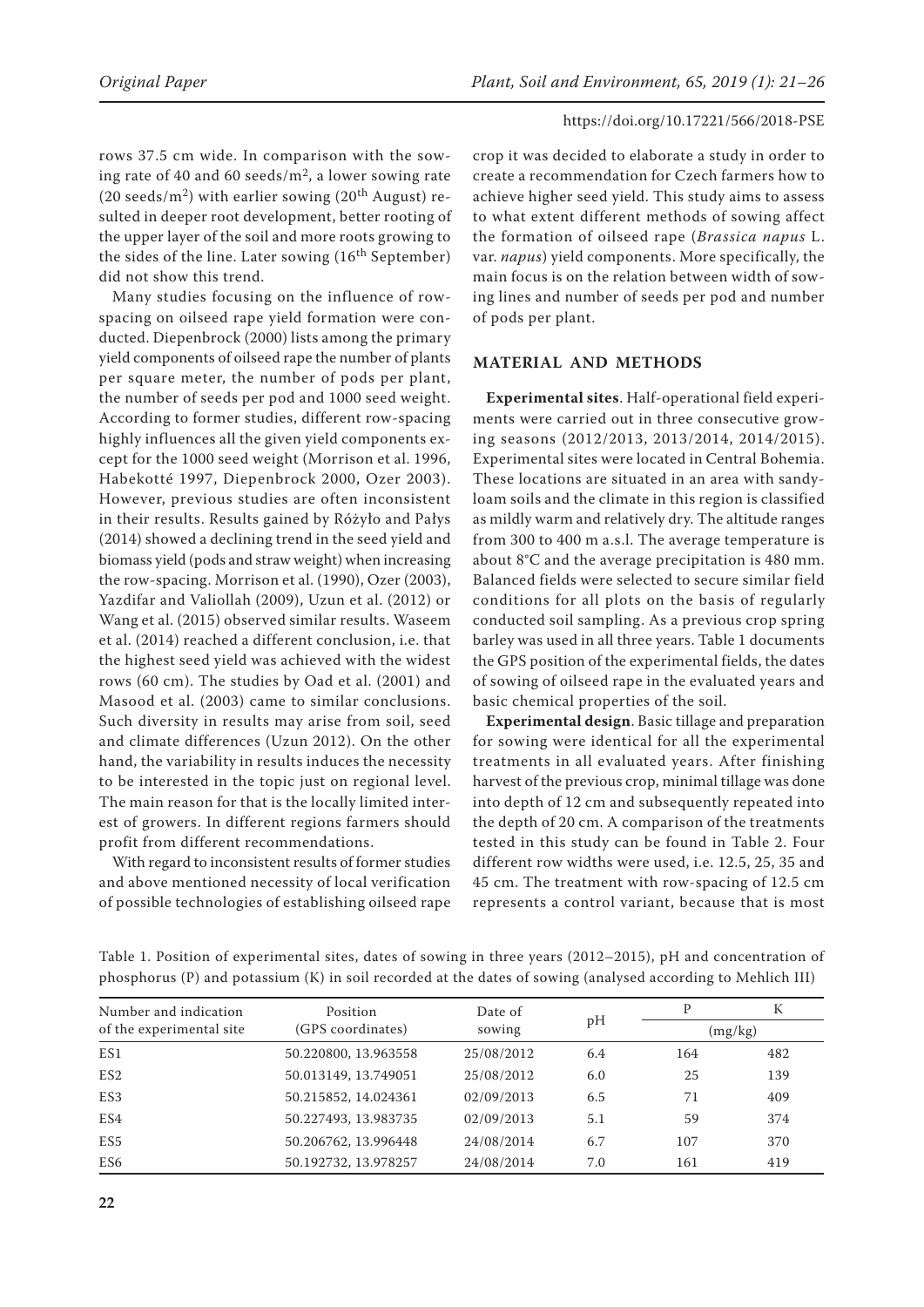Table 2. Description of the compared treatments differing in row widths and used seeding drills. The seeding rate (30 seed/ $m<sup>2</sup>$ ) and cultivar (DK Exquisite) were the same for all treatments in all three seasons (2012–2014)

| Row<br>width<br>(cm) | Seeding drill | Manufacturer      |
|----------------------|---------------|-------------------|
| 12.5                 |               | Väderstad, Sweden |
| 25                   | Rapid A800    | Väderstad, Sweden |
| 35                   | Focus 6TD     | Horsch, Germany   |
| 45                   | Meka          | Monosem, France   |
|                      |               | Rapid A800        |

frequently used technology in the Czech Republic. In all treatments the same cultivar (DK Exquisite, Dekalb company) and the same seeding rate (30 seeds per  $m<sup>2</sup>$ ) were used. The size of each plot was 1800  $m<sup>2</sup>$ (width 12 m, length 150 m, minimal area of crop for harvest:  $1000 \text{ m}^2$ ) and it was the same for each treatment and all three growing seasons. Each plot was split into three pseudo-repetitions and all pseudorepetitions were used for measuring of biometrical characteristics of plants. The stands were subsequently treated with identical methods. Fertilization and pesticides were applied according to the indication and needs of the crop. The machines that distributed fertilizers and even pesticides were always moving at the right angle to the direction of rows so that no treatment got any advantage or disadvantage.

**Measurement, sampling and harvest**. Samples of plants and pods were collected between BBCH 75 and 79 (BBCH rated by Meier (1997)). In each pseudo-repetition, 20 plant samples were collected – at random and in a diagonal direction. Samples were then sorted by size and every other sample was used for evaluation of the number of branches (primary branches and a terminal) per plant and pods per branch. Thus, 10 plants from each pseudo-repetition were analysed, i.e. in total 30 plants in each treatment. Subsequently, pods were collected from every other plant (5 plants in each pseudo-repetition, 15 in each treatment), stored separately in boxes (one box for each plant) and naturally dried. Once fully dried, pods from each box were sorted by size and 15 of them were randomly selected so that all sizes were represented. The chosen pods were used for counting the number of seeds per pod. Plots were harvested using a standard combine harvester and a sample of 1 kg was taken from each pseudo-repetition. These were used to determine the 1000 seed weight. After

the harvest, the number of plants per square meter was evaluated by counting the number of plants five times diagonally on each pseudo-repetition using a template with surface area of  $1 \text{ m}^2$ .

Values of the calculated yield were determined based on the following algorithm:

$$
CY = \frac{NoPI \times NoPo \times NoSe \times TSW}{1000}
$$

Where:  $CY$  – value of the calculated yield ( $g/m^2$ ); NoPl – average number of plants per area unit (plants/ $m^2$ ); NoPo – average number of pods per plant (pieces/plant); NoSe – average number of seeds per pod (pieces/plant); TSW – 1000 seeds weight (g).

**Statistical analysis**. Analyses were performed using a correlation analysis and one-way ANOVA (Scheffe's – honestly significant difference – test,  $\alpha$  = 0.05) were performed using the Statgraphics<sup>®</sup> Plus programme, ver. 4.0 (Statgraphics, Warrenton, USA). Correlations in Figures 1 and 2 were determined using the data shown in Tables 4 and 5, which represents average values for every treatment got from years 2013–2015.

## **RESULTS AND DISCUSSION**

The yield components, i.e. the number specifying plant density, the number of branches per plant, the number of pods per branch, the number of seeds per pod, and the 1000-seed weight were evaluated in this experiment. Table 3 shows the average of these parameters for all experimental sites in the years 2013–2015.

**Number of plants per unit area**. Despite the fact that the same seeding rate was used, different numbers of plants per square meter were observed upon the harvest. The final population was the largest in the 12.5 cm row-spacing, followed by 25, 35 and 45 cm (Table 3). Vann et al. (2016) and Sierts et al. (1987) found similar results where a greater reduction in plant stand occurred in the wider row-spacing when the same targeted plant density was planted across row-spacing. Sierts et al. (1987) attributed these results to intraspecific competition.

**Number of pods per plant**. The average value of this parameter was 303.63 with 720 samples of plants evaluated altogether. The lowest observed value was 54 and the highest value was 994 pods per plant. Table 4 shows data from every year of the experiment and every experimental site separately. Statistical significance of the influence of row-spacing on the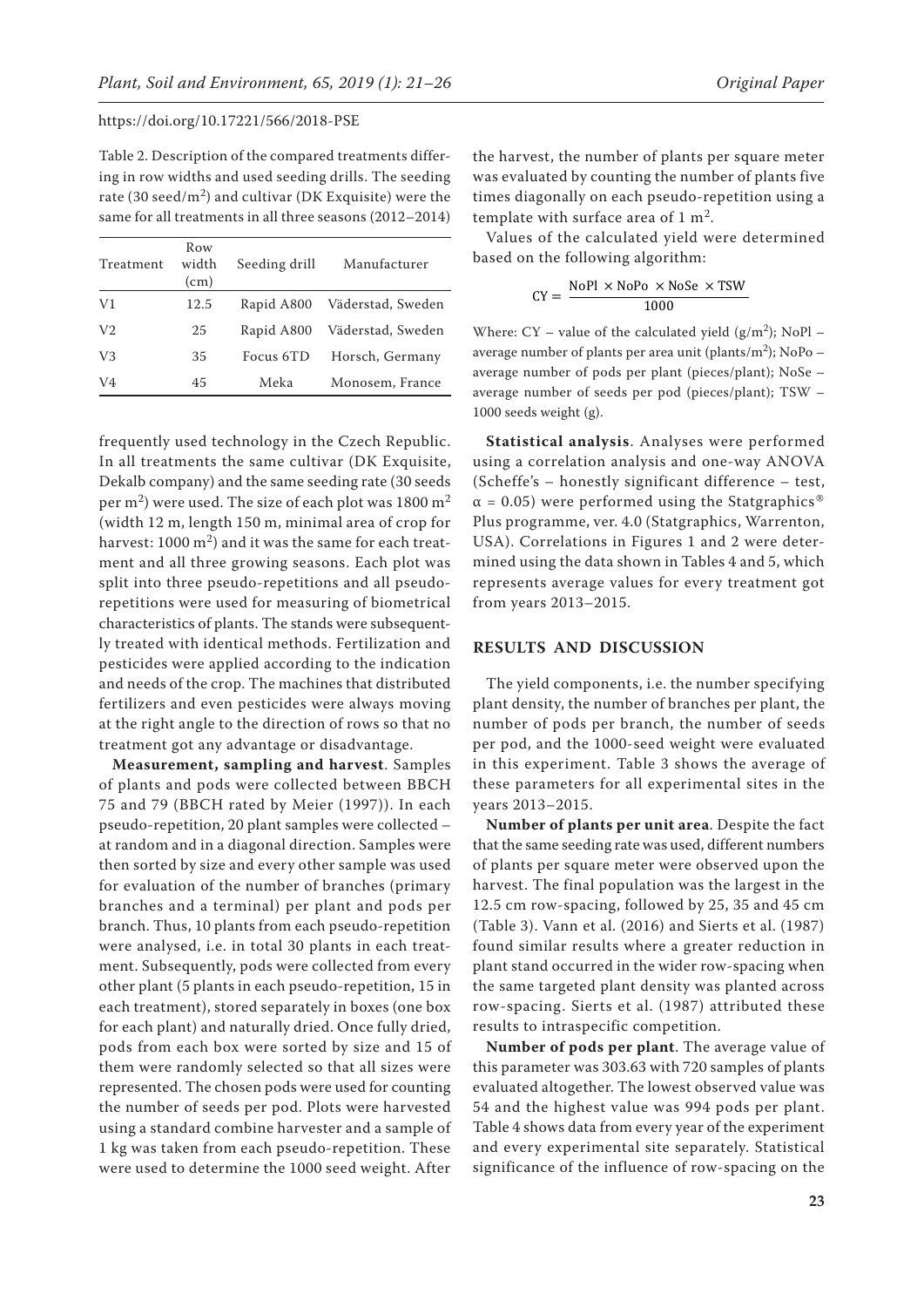processed and the average number of seeds per pod was 19.00 with the minimum at 1.00 and the maximum at 49.00. The V1 treatment exhibited the lowest average value with the number of seeds per pod at 17.58. The number of seeds per pod grew significantly with increasing row-spacing and the highest row-spacing produced the highest value (Figure 2). These findings indicate that higher row-spacing gave rise to a higher

| Table 3. Average values of evaluated yield components in years 2013–2015 |                                    |                                              |                                 |                                    |                                |                               |                      |
|--------------------------------------------------------------------------|------------------------------------|----------------------------------------------|---------------------------------|------------------------------------|--------------------------------|-------------------------------|----------------------|
| Treatment                                                                | $Row-$<br>spacing<br>$\text{(cm)}$ | Plant<br>density<br>(plants/m <sup>2</sup> ) | Number of<br>pods<br>per branch | Number of<br>branches<br>per plant | Number of<br>pods<br>per plant | Number of<br>seeds<br>per pod | 1000-seeds<br>weight |
|                                                                          |                                    |                                              |                                 | (g)                                |                                |                               |                      |
| V1                                                                       | 12.5                               | $28.38^{b}$                                  | 42.37 <sup>b</sup>              | 7.87ab                             | $330.52^b$                     | 17.58 <sup>a</sup>            | 5.41 <sup>a</sup>    |
| V <sub>2</sub>                                                           | 25                                 | 26.60 <sup>ab</sup>                          | 38.13 <sup>a</sup>              | 8.27 <sup>b</sup>                  | $314.09^{ab}$                  | 18.76 <sup>b</sup>            | 5.53 <sup>a</sup>    |
| V <sub>3</sub>                                                           | 35                                 | 24.66 <sup>a</sup>                           | $37.42^a$                       | 7.80 <sup>ab</sup>                 | 289.92 <sup>a</sup>            | 19.78 <sup>c</sup>            | 5.70 <sup>a</sup>    |
| V4                                                                       | 45                                 | 24.16 <sup>a</sup>                           | 37.71 <sup>a</sup>              | 7.38 <sup>a</sup>                  | $279.95^{\rm a}$               | 19.89c                        | $5.85^{\rm a}$       |

ANOVA (Scheffe's tests); the means listed in the individual columns differ significantly from one another (*P* < 0.05) when they are accompanied by distinct letters

number of pods per plant parameter was confirmed only in one case, but the declining trend is evident in all locations (Figure 1). A significant decrease in the number of pods per plant in wider rows becomes evident when average data for all locations and years are used as shown in Table 3. Data from our study are inconsistent with former studies by Wang et al. (2015), Uzun et al. (2012), Ozer (2003) and others. These authors reported that oilseed rape produced more pods per plant with wider row-spacing.

**Number of seeds per pod**. The number of seeds per pod was statistically affected by different row-spacing in all years of experiment (Table 5). 10 800 pods were

Table 4. Average numbers of pods and seeds per plant in the evaluated experimental site in years 2013–2015

| Row-spacing<br>(cm)                      | 2013             |                                                                                                           | 2014             |                                                                  | 2015                                            |                    |  |
|------------------------------------------|------------------|-----------------------------------------------------------------------------------------------------------|------------------|------------------------------------------------------------------|-------------------------------------------------|--------------------|--|
|                                          | ES1              | ES2                                                                                                       | ES <sub>3</sub>  | ES4                                                              | ES5                                             | ES6                |  |
| <b>Number of pods per plant</b> (pieces) |                  |                                                                                                           |                  |                                                                  |                                                 |                    |  |
| 12.5                                     | 278 <sup>a</sup> | 338 <sup>a</sup>                                                                                          | 337 <sup>a</sup> | 296 <sup>a</sup>                                                 |                                                 | $364^b$ $372^a$    |  |
| 25                                       | 272 <sup>a</sup> | 326 <sup>a</sup>                                                                                          | 307 <sup>a</sup> | 286 <sup>a</sup>                                                 | $343^{ab}$ $351^a$                              |                    |  |
| 35                                       | 261 <sup>a</sup> | $277^{\rm a}$                                                                                             |                  | $283^a$ $277^a$                                                  |                                                 | $317^{ab}$ $325^a$ |  |
| 45                                       | 246 <sup>a</sup> | 288 <sup>a</sup>                                                                                          | $342^{\rm a}$    | 265 <sup>a</sup>                                                 | 271 <sup>a</sup>                                | 267 <sup>a</sup>   |  |
| Number of seeds per pod (pieces)         |                  |                                                                                                           |                  |                                                                  |                                                 |                    |  |
| 12.5                                     | $16.4^{\rm a}$   | $18.8^{b}$                                                                                                |                  | $17.9^a$ $16.4^a$                                                | $17.9^{\rm a}$                                  | $18.0^{\rm a}$     |  |
| 25                                       |                  | $18.0b$ 20.9 <sup>c</sup>                                                                                 |                  | $18.7ab$ 17.3 <sup>ab</sup> 18.7 <sup>a</sup> 19.0 <sup>ab</sup> |                                                 |                    |  |
| 35                                       |                  | $19.2^{bc}$ 19.7 <sup>b</sup> 20.2 <sup>c</sup>                                                           |                  |                                                                  | $18.6^{bc}$ 21.1 <sup>b</sup> 19.9 <sup>b</sup> |                    |  |
| 45                                       |                  | $20.0^{\circ}$ 17.6 <sup>a</sup> 20.1 <sup>bc</sup> 19.2 <sup>c</sup> 21.2 <sup>b</sup> 21.3 <sup>c</sup> |                  |                                                                  |                                                 |                    |  |

ANOVA (Scheffe's tests); the means listed in the individual columns differ significantly from one another  $(P < 0.05)$ when they are accompanied by distinct letters

(a) 400 Number of pods per plant (pieces) Number of pods per plant (pieces) 300 200 100 *Y* = 352.033 – 0.165\**X r* = –0558; *n* = 24; confidence level = 95% 0 (b) 25 Number of seeds per pod (pieces) Number of seeds per pod (pieces) 20 15 10 *Y* = 16.798 + 0.008\**X* 5  $r = 0.653$ ;  $n = 24$ ; confidence level = 95% 0 0 10 20 30 40 50 Row-spacing (cm)

Figure 1. The influence of row-spacing on the number of (a) pods and (b) seeds per plant. Average values of number of pods per plant on the rated localities in years 2013–2015 are used as a dependent variable. *r* – correlation coefficient; *n* – number of variables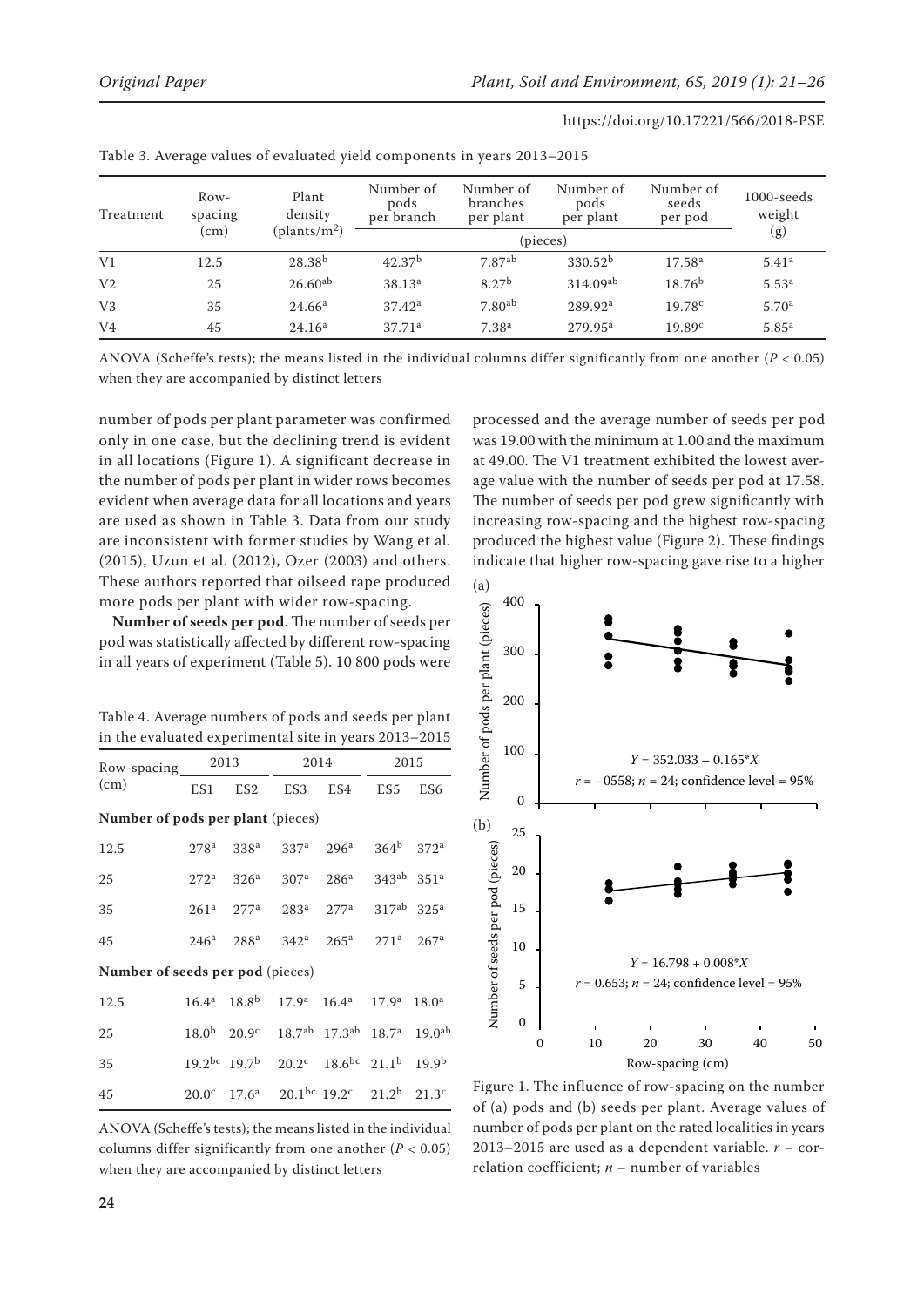

Figure 3. Calculated seed yield on the basis of the data of the yield components (plant per unit area, pods per plant, seeds per pod and 1000 seed weight) according to row-spacing

seeds per pod value. Such findings are consistent with the results of the experiments by Oad (2001), Ozer (2003) and Uzun (2012).

**1000 seed weight**. Similar to the studies by Wang et al. (2015), Ozer (2003) or Morrison et al. (1990), the data collected in the three years of our experiment indicated that no significant differences between individual treatments of row-spacing occurred with regard to the 1000-seed weight (Table 3). Diepenbrock (2000) stated that seed weight depends on environment conditions less than other components of the yield. Nevertheless, the average values showed an increasing trend of the parameter on wider rows. The average value of this parameter was 5.63 g with the minimum at 4.46 g and maximum at 6.89 g.

**Calculated seed yield**. Values of the calculated yield arose from the average data of yield components, specifically the number of plants per unit area, the number of pods per plant, the number of seeds per pod and the 1000 seed weight. Data values estimated the calculated seed yield to about 800 grams per square meter. Such value corresponds to the calculated seed yield in the study by Kuchtová and Vašák (2004). As only a small sample size was used for this test, the data remain only indicative. Although the highest value of the number of seeds per pod (Figure 2) and the 1000-seed weight were achieved with the widest rows, such an increase could not offset the decline in the other parameters, i.e. the number of plants per unit area and the number of pods per plant (Figure 2). Besides, the seed yield shows a slightly declining trend in wider row-spacing, as indicated in Figure 3. Such findings correspond to the studies by Różyło

and Pałys (2014), Ozer (2003), Morrison et al. (1990). Kuai et al. (2015) came to similar results. In their study, the seed yield decreased significantly with increasing row-spacing, although most numbers of yield components increased.

This study did not confirm a positive effect of sowing oilseed rape in rows wider than 12.5 cm on increase of values of important yield factors. Therefore such an agronomical decision cannot be recommended in general (at least to Czech growers) as a way to achieve higher seed yield.

#### **REFERENCES**

- Baranyk P., Fábry A. (2007): Rapeseed: Cultivation, Use, Economy. Prague, Profi Press, 208. (In Czech)
- Bilgili U., Sincik M., Uzun A., Acikgoz E. (2003): The influence of row spacing and seeding rate on seed yield and yield components of forage turnip (*Brassica rapa* L.). Journal of Agronomy and Crop Science, 189: 250–254.
- Boelcke B., Léon J., Schulz R.R., Schröder G., Diepenbrock W. (1991): Yield stability of winter oil-seed rape (*Brassica napus* L.) as affected by stand establishment and nitrogen fertilization. Journal of Agronomy and Crop Science, 167: 241–248.
- Brant V., Bečka D., Cihlář P., Fuksa P., Hakl J., Holec J., Chyba J., Jursík M., Kobzová D., Krček V., Kroulík M., Kusá H., Novotný I., Pivec J., Prokinová E., Růžek P., Smutný V., Škeříková M., Zábranský P. (2016): Strip Tillage. Prague, Profi Press s.r.o, 135. (In Czech)
- Diepenbrock W. (2000): Yield analysis of winter oilseed rape (*Brassica napus* L.): A review. Field Crops Research, 67: 35–49.
- Eurostat (2018): Available at: http://ec.europa.eu/eurostat/data/ database
- FAOSTAT (2018): Available at: http://www.fao.org/faostat/ en/?#data/QC
- Hermann W., Bauer B., Bischoff J. (eds.) (2012): Strip-Till: Mit Streifen zum Erfolg. Frankfurt am Main, DLG-Velag.
- Habekotté B. (1997): A model of the phenological development of winter oilseed rape (*Brassica napus* L.). Field Crop Research, 54: 127–136.
- Johnson B.L., Hanson B.K. (2003): Row-spacing interactions on spring canola performance in the Northern Great Plains. Agronomy Journal, 95: 703–708.
- Kuai J., Sun Y.Y., Zuo Q.S., Huang H.D., Liao Q.X., Wu C.Y., Lu J.W., Wu J.S., Zhou G.S. (2015): The yield of mechanically harvested rapeseed (*Brassica napus* L.) can be increased by optimum plant density and row spacing. Scientific Reports, 5: 18835.
- Kuchtová P., Vašák J. (2004): The effect of rapeseed stand density on the formation of generative organs. Plant, Soil and Environment, 50: 78–83.
- Leach J.A., Stevenson H.J., Rainbow A.J., Mullen L.A. (1999): Effects of high plant populations on the growth and yield of winter